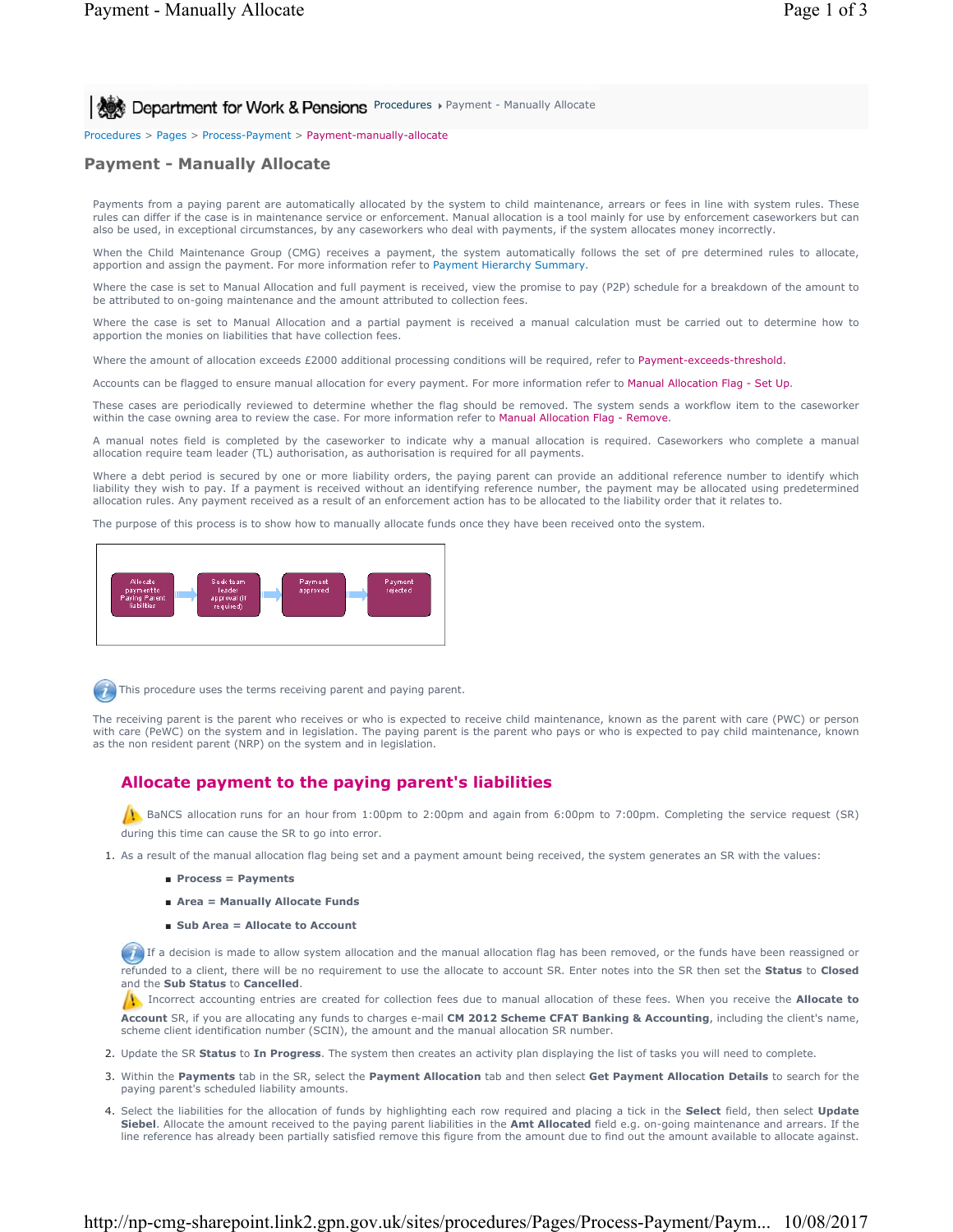- 5. The debt must be allocated to as per the payment hierarchy. Excess or partial payments should be allocated as follows:
	- If full payment is received view the promise to pay (P2P) schedule for a break down of the amount attributed to on-going maintenance and the amount attributed to collection fees. The system automatically follows a set of pre determined rules to allocate, apportion and assign the payment. For details of these rules refer to Payment Hierarchy Summary.
	- If a partial payment is received a manual calculation must be carried out to determine how to apportion the monies on liabilities that have collection fees. For more information on payment allocation refer for the Policy, Law and Decision Making Guidance
	- Any excess payment received after all outstanding debts have been satisfied (i.e. the paying parent has paid off all arrears) will remain within the paying parent's account and be used for future on-going maintenance payments, unless the paying parent requests that the money is refunded. Where the paying parent has requested a refund a non standard payment should be issued. For more information refer to Payment - Non Standard. For more information on overpayments refer to the Policy, Law and Decision Making Guidance

**The agreed payment priorities within a liability order (LO) are as follows:** 

- Priority 1 liability owed to receiving parent's
- Priority 2 liability owed to the Secretary of State (SoS)
- Priority 3 costs/expenses due to Child Maintenance Group (CMG) 2012 scheme
- Priority 4 costs/expenses due to CMG residual arrears

## **Team leader (TL) approval**

### **Caseworker action**

Check the tasks tab to see if a previous approval task has already been sent. If it has raise an incident with AAC.

6. Update the Resolution Code to Allocate to Account Accepted and Save. The Resolution Code field will turn blank and the activity will be sent to the team leader's (TL) approval inbox. Check the **Task** tab to ensure that the SR has been sent to the team leader.

To prevent the casegroup moving segments whilst you are awaiting TL authorisation, set the Lock Assignment Flag. For more information on how to do this refer to BOM - Segments Summary.

### **Team leader action**

7. The TL will either approve or reject the allocation. If the manual allocation is rejected, go to **step 14**, if it is approved, continue to **step 8**.

### **Payment approved**

- 8. When the SR is returned by team leader and the manual allocation has been approved, access the response through the **Service** tab, the SR will show as **Approved**.
- **9.** Update the Resolution Code to Allocate to Account Accepted and update the activity plan.

Prior to selecting **Submit Payment Allocation Details** to submit the payment allocation details for further processing, check that the selected liabilities haven't been satisfied since the SR was raised.

- 10. From the **Payments** tab, select **Submit Payment Allocation Details** to submit the payment allocation details for further processing.
- 11. Once the payment has been processed the BaNCS success message is displayed.
- 12. To check the allocation amount against the liability go to the liability schedule. For more information refer to 2012 System Finance Overview.
- 13. Complete the activity plan and change the SR **Status** to Closed and the Sub Status to Complete. The payment is processed overnight by BaNCS.

### **Payment rejected**

- 14. If the manual allocation payment request is rejected, the TL has set the **Reason Code** to **Revision/Correction**.
- 15. Amend the manual allocation work item based on the rework suggested, which has been entered by the TL in the Notes field. Reasons for rejection include entering the incorrect amount or payee. Once you have completed the amendments the amount can then be reallocated to the paying parent's liabilities if necessary and resubmitted to the TL for approval. Go to **step 6.**

#### 2012 System Finance Overview

BaNCS Enquiry

- BOM Segments Summary
- Manual Allocation Flag Remove
- Manual Allocation Flag Set Up
- Payment Hierarchy Summary